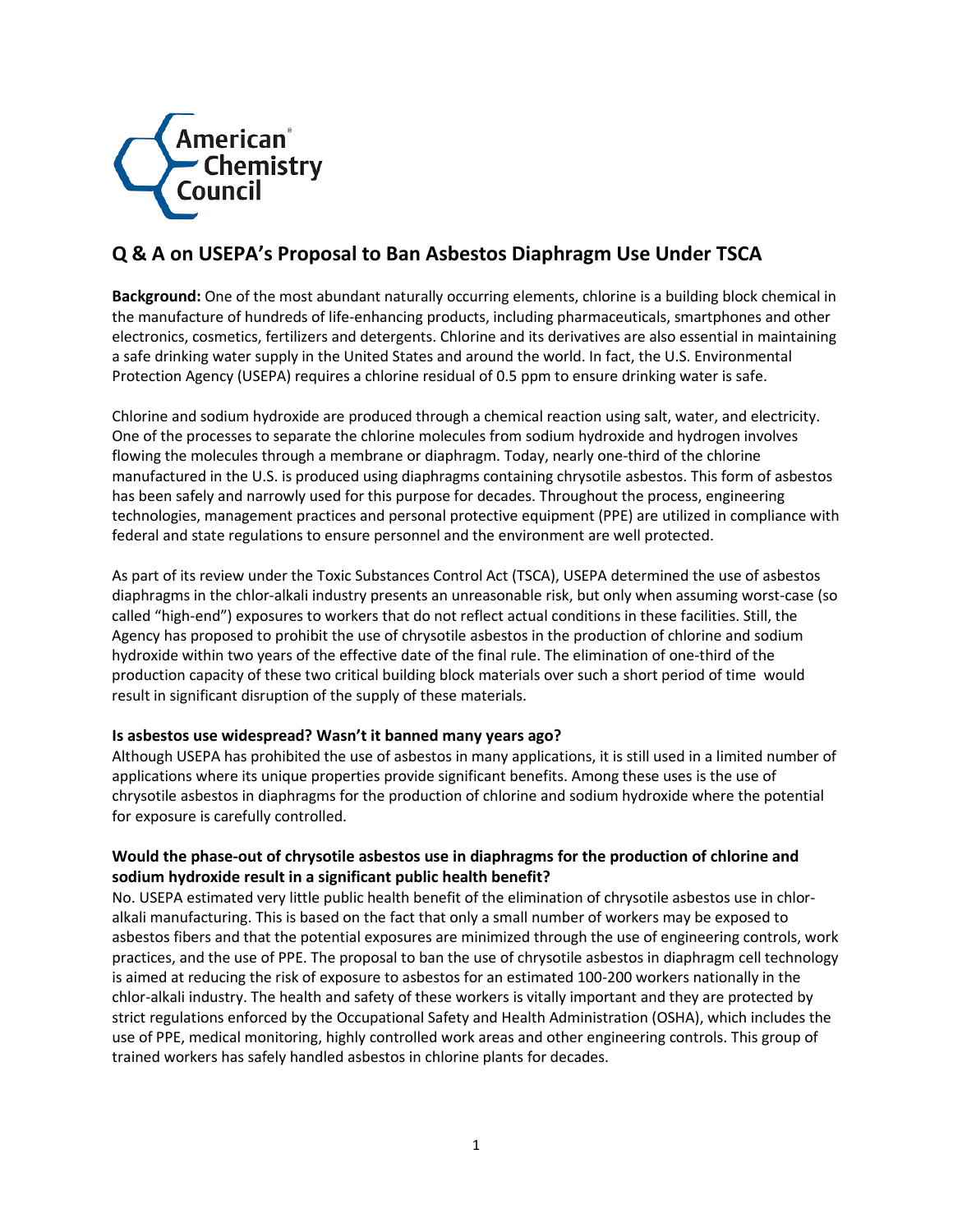# **What about the public health benefits for communities located near manufacturing plants? Would elimination of chrysotile asbestos benefit those communities?**

No. Although USEPA's TSCA risk evaluation did not look at the potential for exposure in surrounding communities, releases of asbestos to the ambient air and water are strictly controlled under the federal Clean Air Act and Clean Water Act. These federal programs have not identified risks from asbestos exposure in fence line communities.

# **USEPA has proposed a phaseout of chrysotile asbestos within two years, can the manufacturers switch to a different technology like membrane cells that don't use asbestos in such a short period of time?**

No. There is no excess supply of chlorine in the United States. To replace one-third of the chlorine production in the United Stands, conversion to non-asbestos technology would require extensive modification of complex manufacturing facilities. Each plant is configured differently and presents unique engineering challenges, and, in fact, significant portions of the facility must be rebuilt or replaced to accommodate the new technology. The timeline required to plan, engineer, procure materials, obtain permits, construct, and safely commission a membrane plant is 4-5 years. For example, the average time it takes to prepare and obtain an air permit to commence construction is about 18 months.

# **Does USEPA expect banning the operation of one-third of the nation's chlorine capacity within a twoyear period will cause price increases and supply chain shortages and disruptions?**

Yes. USEPA acknowledges inflationary cost increases on chlorine-related products and its co-product sodium hydroxide are likely as a result of its proposed rule, but it vastly underestimates the negative impact of its proposal. USEPA's current proposal to ban asbestos diaphragm cell production within two years of the rule's effective date would critically disrupt the supply of chlorine for water treatment, and other important applications, causing serious supply chain impacts, including increased costs and shortages in other sectors like agriculture, automotive, building and construction, climate solutions and a wide range of other consumer products

#### **Why would a shortage of chlorine cause such widespread impacts?**

In addition to supplying 98% of public drinking water facilities, chlorine chemistry is essential to the manufacture of 88% of the top-selling pharmaceuticals (both over-the-counter medicine and prescription medicine) and 89% of the top-selling crop protection products that are used by U.S. farmers to make food more available and affordable. There is currently no surplus of chlorine on the market. Removing one-third of the chlorine produced in the U.S. will have an immediate domino effect on domestic markets.

Other critical chlorine-dependent industries and products include:

- **Healthcare:** blood bags and tubing, oxygen masks, surgical sutures, artificial joints, eyeglasses, disinfectants
- **Building & Construction:** municipal water system infrastructure, vinyl siding, electrical insulation, pipes, windows, decks, paints
- **Transportation:** shatter-resistant windows, jet engine shafts, air bags, brake fluid, deicing fluid for aircraft
- **Climate and Sustainability:** solar panels, hybrid and electric car batteries, insulation, wind turbine blades, climate-friendly refrigerants
- **Technology:** computer chips, smartphones, fiber optic cables, satellites
- **Defense & Law Enforcement:** bullet-resistant gear, riot shields, parachutes, night-vision goggles